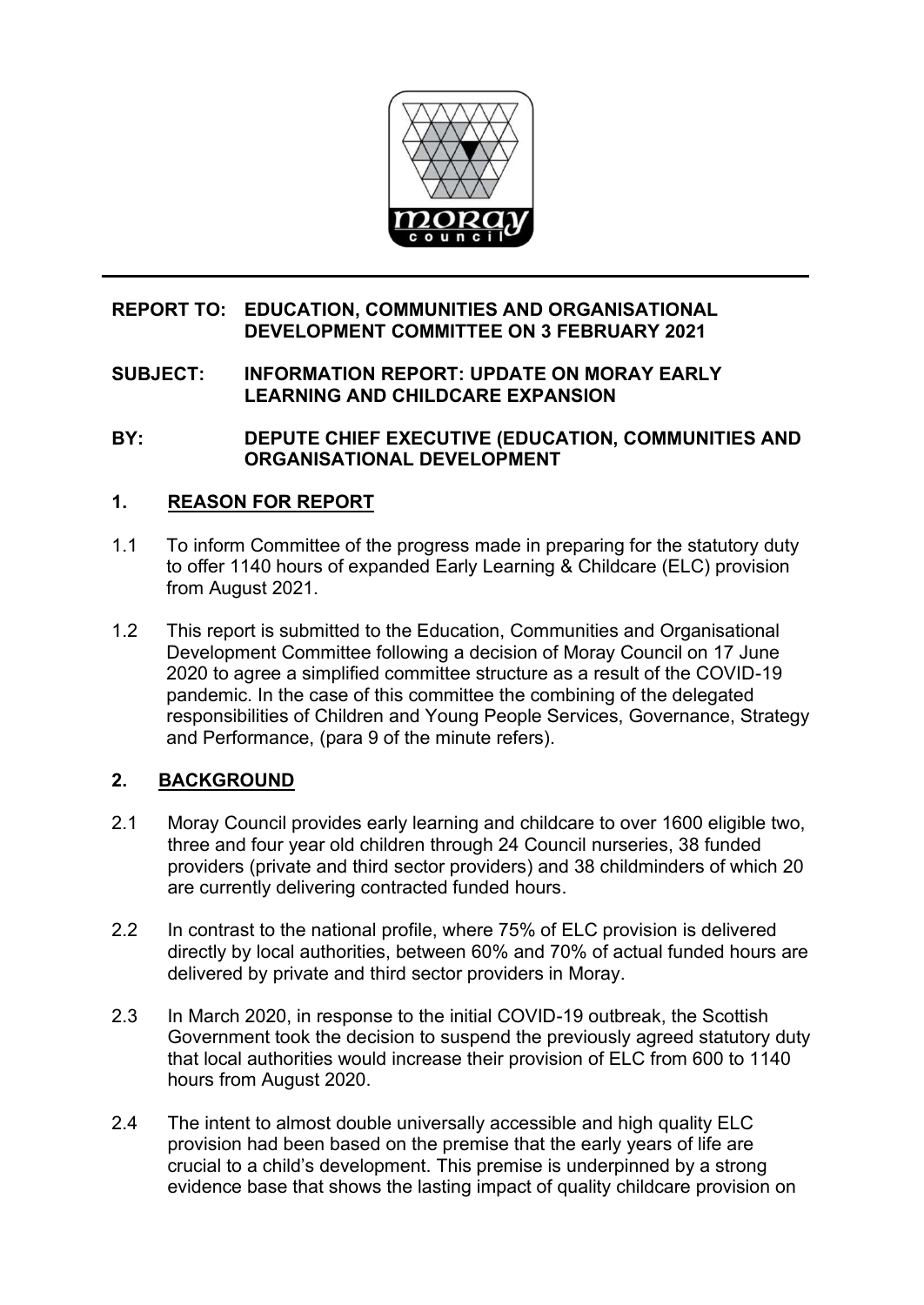lifelong health and well-being outcomes and, crucially, closing the poverty related attainment gap in the later years of life.

- 2.5 In order to ensure that the funded entitlement of increased hours is delivered in high quality ELC settings, a 'Funding Follows the Child' approach has already been implemented in Moray. This approach is 'provider neutral' and is underpinned by a National Standard that all settings who wish to enter into contract with Moray Council will have to meet **(Appendix 1).**
- 2.6 Early Learning & Childcare should therefore be viewed as a legitimate part of the wider education system, sitting alongside primary and secondary schools, with a strong commitment to delivering the first steps in a child's learning journey.
- 2.7 Committee will be aware that prior to this decision to suspend the increased provision of 1140 hours of childcare, Officers had been implementing the Moray Early Learning and Childcare Delivery Plan which, through a phased programme, focused on building infrastructure development, workforce development, recruitment and a quality early learning and childcare experience.
- 2.8 Moray had made good progress in implementing this plan and was in a strong position to deliver the increase of ELC hours by August 2020. However, the national social restrictions that were required to be put in place during the summer of 2020 also impacted on the roll out of the key phases of the Moray ELC Delivery Plan.
- 2.9 The Moray ELC Delivery Plan was subsequently revised and re-calibrated to take into account the unavoidable slippage due to the adoption of the national restrictions and a speculative date for the provision of 1140 hours from August 2021 was identified. The revised delivery plan was underpinned by a project plan and an overview of the key milestones of this plan is attached **(Appendix 2)**.
- 2.10 On the 14 December 2020, the Scottish Government announced that the statutory duty to deliver 1140 hours of funded ELC for to three, four years and eligible two year olds would once again be reinstated with effect from August 2021.
- 2.11 Unfortunately shortly after this announcement, COVID-19 Level 4 restrictions were announced by the First Minister on 19 December. At the time of compiling this report, this has resulted in ELC being restricted to the families of key workers and vulnerable children. There are presently in excess of 54 children attending 53 childcare settings.
- 2.12 This has meant that the rollout of 1140 hours of ELC provision has once again been interrupted. However, once social restrictions are lifted, Moray is in a strong positon to meet the funding entitlement.
- 2.13 To this end, the purpose of this report is to up-date Committee on the progress that the Moray Council and our private and third sector providers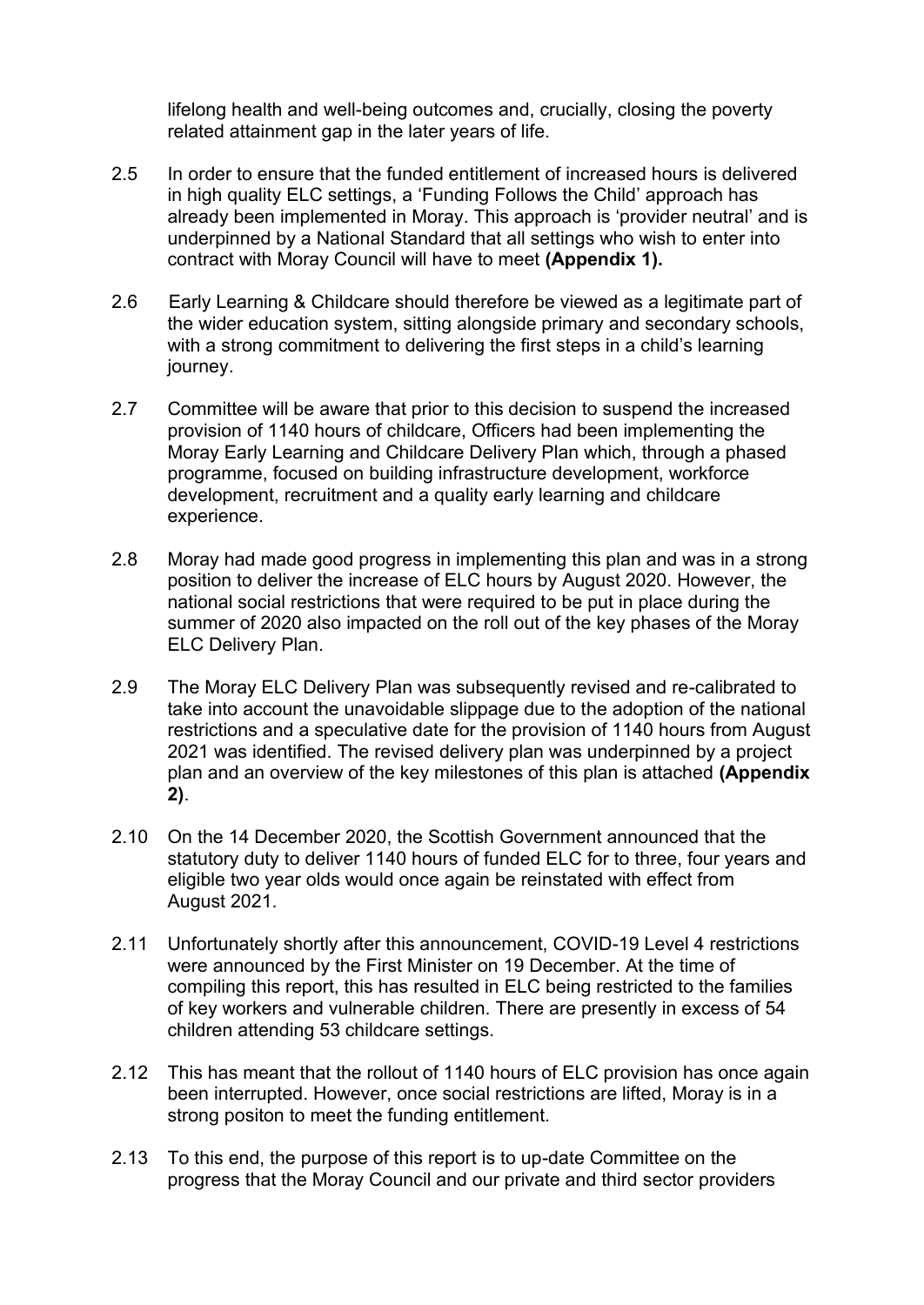have collectively made in preparing to almost doubling the amount of ELC funded hours from August 2021.

- 2.14 This report will focus on the key areas relating to our preparations:-
	- ➢ Supporting Private and Third Sector Providers During the Pandemic
	- ➢ Supporting Council Settings During the Pandemic
	- ➢ Up-date on the Provision of 1140 hours
	- ➢ Parental Satisfaction Survey
	- ➢ Supporting the Delivery of the National Standards for ELC
	- ➢ Supporting Quality Improvement
	- ➢ The ELC Training & Development Programme
- 2.15 In the following section each of these key areas relating to our ELC Delivery Plan will be outlined in turn.

# **3. PROPOSALS**

# **Supporting Private and Third Sector Providers During the Pandemic**

- 3.1 As noted in the previous section, Moray has a significantly higher proportion of private and third sector providers in contract with the Moray Council than other local authorities.
- 3.2 When the closure of ELC settings was announced in March 2020, it was critically important that Moray Council was able to provide financial support to those private and third sector providers that would not re-open until August 2021.
- 3.3 The following is a list of the forms of the financial support we offered our partners:
	- Continued to honoured ELC monthly contract payments to all settings regardless if they were open or closed;
	- Council provided a total of 57 outdoor grants to both partner nursery and childminder settings to a maximum value of £500 for partner settings and £200 for childminders. This was to cover the costs of outdoor equipment;
	- Facilitated the processing of applications and distribution of awards for the Transitional Support Fund programme sponsored by the Scottish Government for qualifying early years settings in Moray (this did not include childminders). Awards ranged from £1,500 to £8,000 depending on number of registered Care Inspectorate places. All eligible settings in Moray (including 2 settings not in partnership with Council) received grant funds totalling £206,250.
	- Ongoing financial support for additional cleaning costs relating to COVID-19; and
	- £400 per month as a contribution to the salary costs for additional COVID-19 related cleaning for nursery settings and £150 to childminders.
- 3.4 Moreover, in supporting private and third sector providers to meet the national standards and deliver the 1140 hours entitlement, ELC grants up to the value of £25,000 for major works, £5,000 for Getting Ready for 2020 and £5,000 for training were awarded to 47 providers (including childminders) from January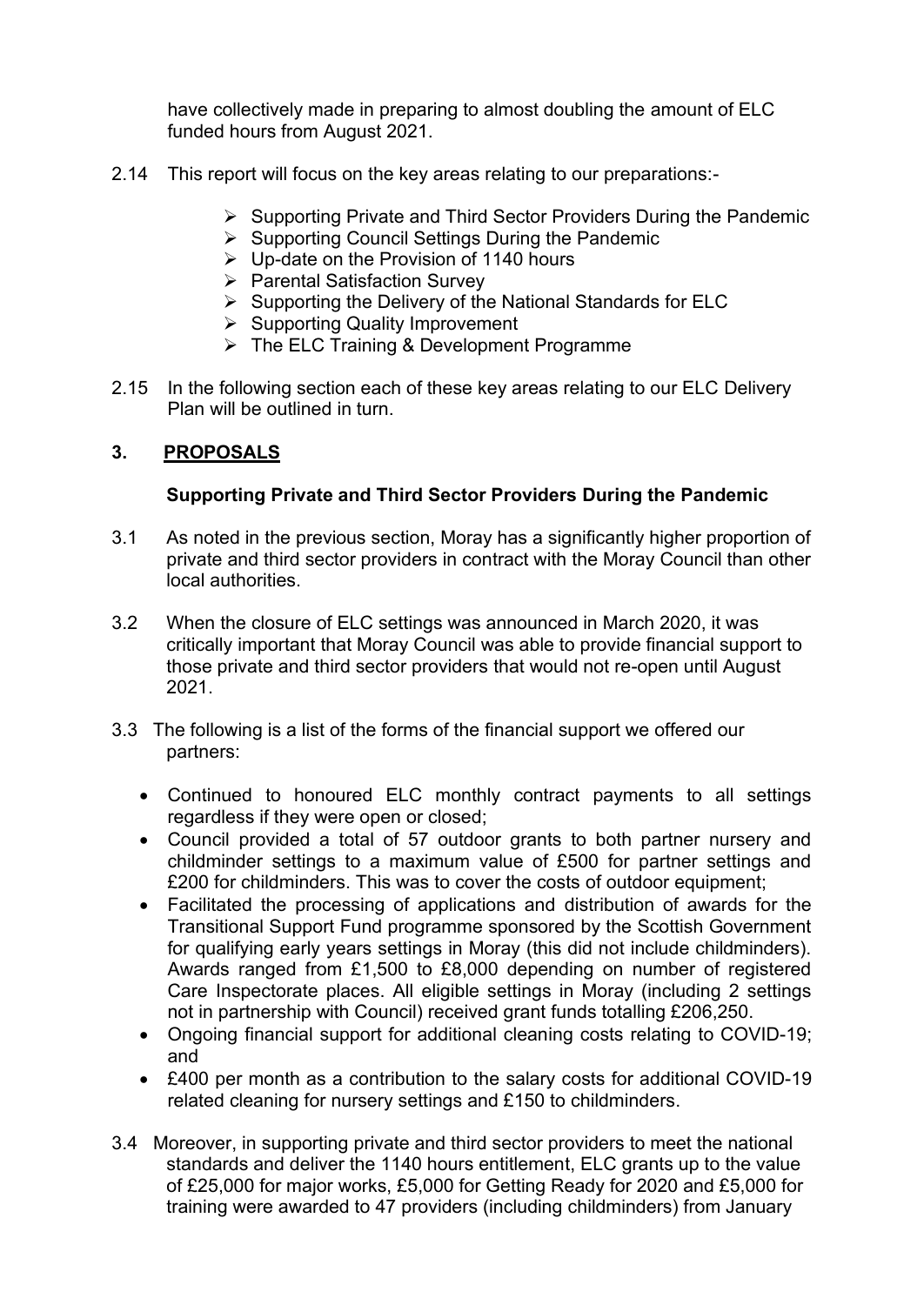to August 2020.The grant applications ranged from training to minor refurbishments; such as renovating kitchen areas. The total award of grants for this period is just under £300,000.

- 3.5 Over the last 12 months, private and third sector early learning and childcare providers, based in Moray, have demonstrated that they are remarkably resilient.
- 3.6 When the Moray Council contract for ELC providers was presented for resigning in August, 38 childcare nursery settings signed the contract. This is the same number of nursery settings before the pandemic in 20219/20 and Moray Council was delighted to welcome Flexible Childcare Services who are providing childcare in the Keith area.
- 3.7 In addition, with support from the Childminder Development Officer, 38 childminders also entered into contract with the Council. Previously, 5 childminders had been funded by the Council to provide early learning and childcare.
- 3.8 Regrettably, Building Blocks Nursery, a developmental nursery setting based in Buckie, closed during the summer. This was the only childcare provider in contract with the Council that did not re-open in the August.
- 3.9 Following the announcement made by the Scottish Government on 14 December 2020 to re-instate the statutory duty to provide 1140 hours of childcare by August 2021, Moray's ELC private and third sector is in a strong position to meet this challenge. The number of providers already delivering 1140 hours will be outlined in section 4.3 of this report.

## **Supporting Council Settings During the Pandemic**

- 3.10 The ELC Project Plan provides an overview of **(Appendix 2)** of the key milestones that need to be progressed if Council settings are able to fully deliver 1140 hours by August 2021.
- 3.11 Once again Committee will wish to note that despite the challenging state of affairs that Officers have had to contend with over the last 12 months, good progress has been made in realising the milestones outlined in the ELC Delivery Plan.
- 3.12 In terms of the new build programme, Cullen (£1,670,618) and Pilmuir (£1,811,738) Nursery settings were successfully handed over from the contractor in 2020 and were operational from August.
- 3.13 As part of the Linkwood School Estate, Linkwood Nursery (£610,600) has also been handed over from the contractor and will be open from April 2021.
- 3.14 In September, work began on Strathisla Childcare Centre, Keith (£1,670,618) and this setting is on schedule to open in July 2021. In the meantime, Flexible Childcare Services, who will be running the new nursery are successfully operating from Longmore Hall in Keith. This is the last new project identified in the ELC Delivery Plan.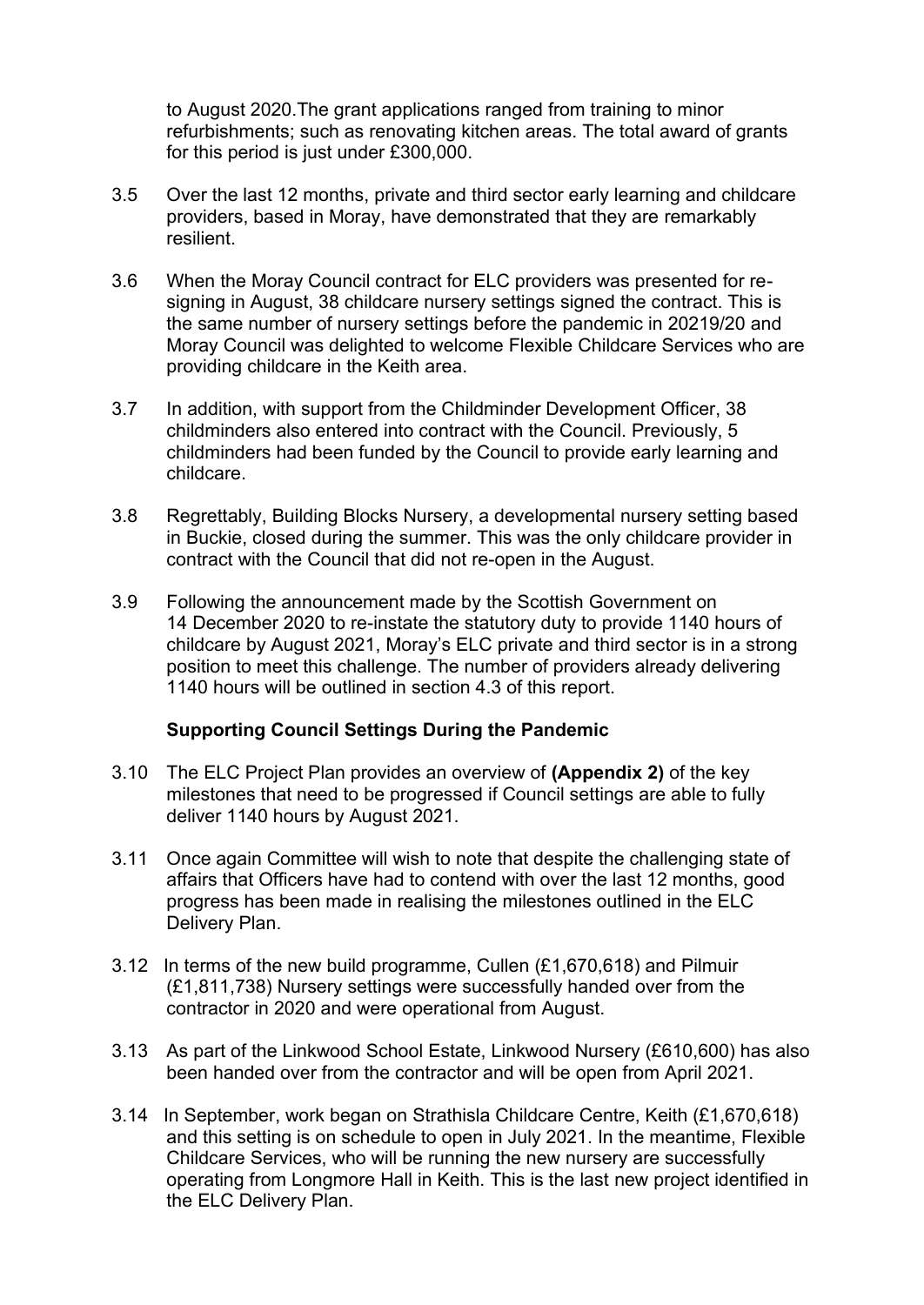- 3.15 In terms of the refurbishment programme, Mortlach Nursery, Dufftown (£189,873) was completed in October 2020 and the refurbishment of Mosstodloch Nursery (£240,800) in scheduled to start in February 2021.
- 3.16 The final refurbishment is Aberlour Nursery (£366,000). The 4 month construction period is now scheduled to begin in May 2021 and temporary accommodation for both Aberlour Nursery and Aberlour and Craigellachie Pre-School Nursery, who currently run their settings at the Primary School, will be located in temporary mobile units. The pressure for places in the Speyside ASG area is outlined in the following section of this report.
- 3.17 Committee will also note that a minor refurbishment programme is also being implemented. This includes the refurbishment of kitchen areas at some settings, such as Hythehill Nursery, to meet the need for extended catering provision.
- 3.18 The significant cost in both the new build and refurbishment provision demonstrates the Council's commitment to providing high quality early learning and childcare provision throughout Moray.
- 3.19 In addition to increasing the physical provision for ELC places, Committee will also note the success in expanding the Council ELC workforce.
- 3.20 Based on the ELC Delivery Plan, recruitment of childcare staff was undertaken in 3 phases. This related to the timeframe when each setting would be able to offer the enhanced hours.
- 3.21 Phase 1 and most of the recruitment of phase 2 was completed before March 2020. Phase 3 recruitment, which included the recruitment of 5 nursery managers, was largely able to be completed in the Autumn of 2020.
- 3.22 The significant progress made in terms of the new build and refurbishment programmes and the phased recruitment of the Council ELC workforce also means that the Council is a strong position to deliver 1140 hours by August 2021.

## **Up-date on the Provision of 1140 hours**

- 3.23 Prior to the announcement by the First Minister on 19 December 2020 that level 4 restrictions would be imposed, the majority of both Council and private and third sector providers were in position to offer the enhanced 1140 hours from January 2021.
- 3.24 Once the Level 4 restrictions are lifted then it will be possible to resume the delivery of 1140 hours. **Appendix 3** provides an overview of all Council and private and third sector providers in Moray and when they are planning to offer 1140 hours.
- 3.25 Committee will note that excluding the Ladybird Development Playgroup, of the 61 settings listed, 52 settings (88%) would have been able to offer 1140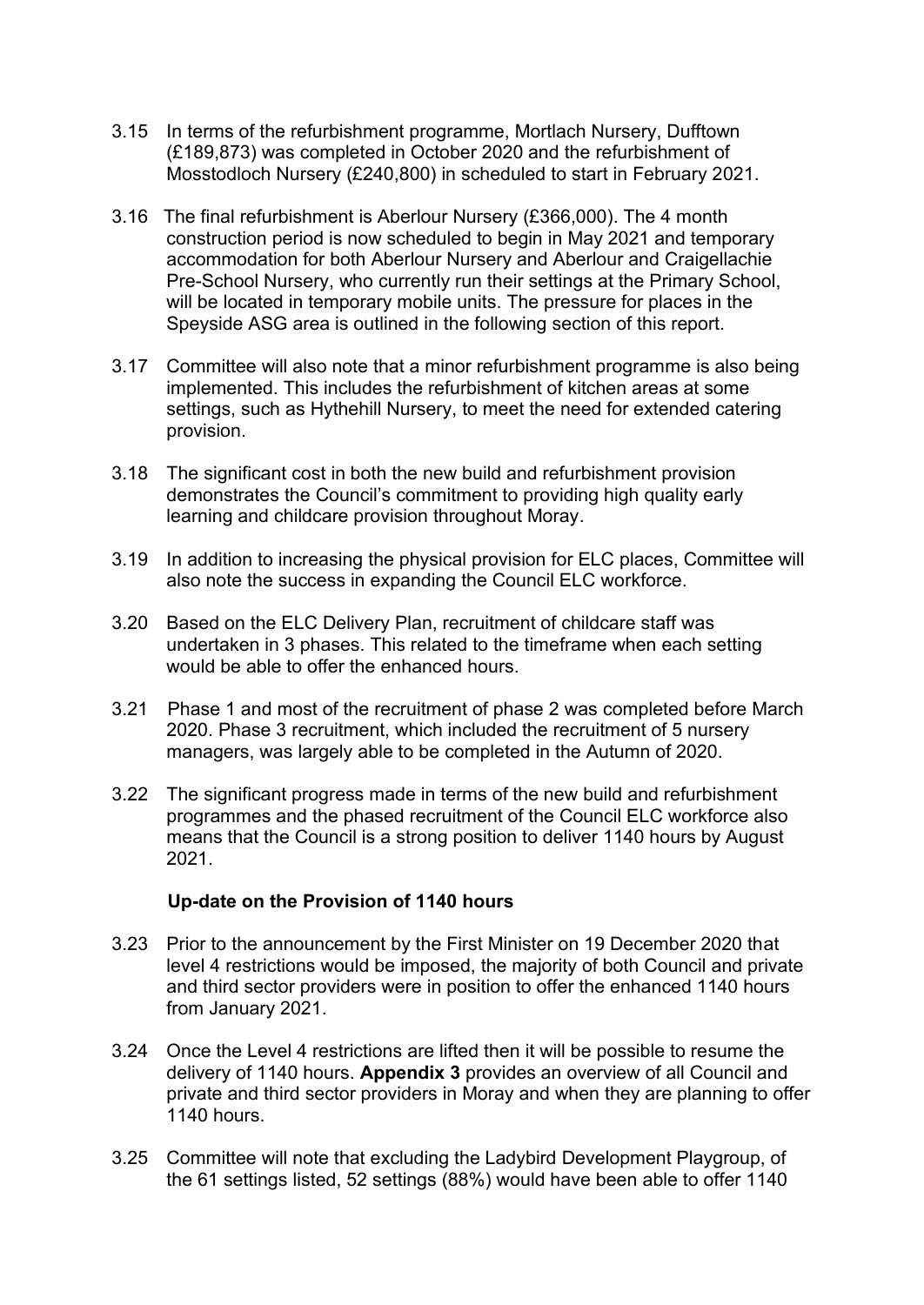hours of childcare as of 1 February 2021 if level 4 restrictions had not needed to be imposed.

- 3.26 However, by August 2021 officers anticipate all 61 settings will be able to offer the full entitlement of hours to parents.
- 3.27 Nevertheless, through the registration process for the August and January intake, officers are aware of pressure for places in 3 Associated School Group (ASG) areas.
- 3.28 In the Speyside ASG area over the last 12 months, an estimated 15 places have been lost due to childminders choosing to no longer operate. Compounded by a small reduction of places at settings due to COVID-19 restrictions we are experiencing a shortage of childcare places in this area.
- 3.29 In the Buckie ASG area, despite almost doubling the number of places at Lady Cathcart Nursery, we are also experiencing a shortage of capacity. Although all children were able to be placed for the January intake, we were unable to offer places to the preferred first and second choices identified on the registration form.
- 3.30 While the eventual lifting of COVID-19 restrictions will increase the capacity of Lady Cathcart Nursery, officers anticipate continuing pressure for places which will be further exacerbated by new housing developments.
- 3.31 In the Elgin Academy ASG, a combination of the recent announcement of the deployment of 300 additional RAF personnel along with the building of Findrassie housing estate, will place pressure on ELC places. While it is the expectation that these pressures will be alleviated through the proposed new nursery at Findrassie Primary School, short-term solution childcare solutions may need to be found.
- 3.32 It is proposed that officers will submit a future report to this Committee outlining the initial plans in terms of how the pressure for places within these ASG areas can be addressed.

## **Parental Satisfaction Survey**

- 3.33 In light of the significant challenges experienced in the last 12 months, Officers undertook a parent satisfaction survey. The survey monkey questionnaire was promoted via settings and through social media and ran from 9 December 2020 to 6 January 2021.
- 3.44 A total of 166 responses (10% response rate based on 1600 families) were received and the summary findings report is attached (**Appendix 4).**
- 3.45 The key findings of the survey are as follows:-
	- ➢ 166 responses were received from all ASG areas. The lowest response was from Milne's ASG (1), the highest responses were from Lossiemouth (35) and Elgin Academy (34) ASG's;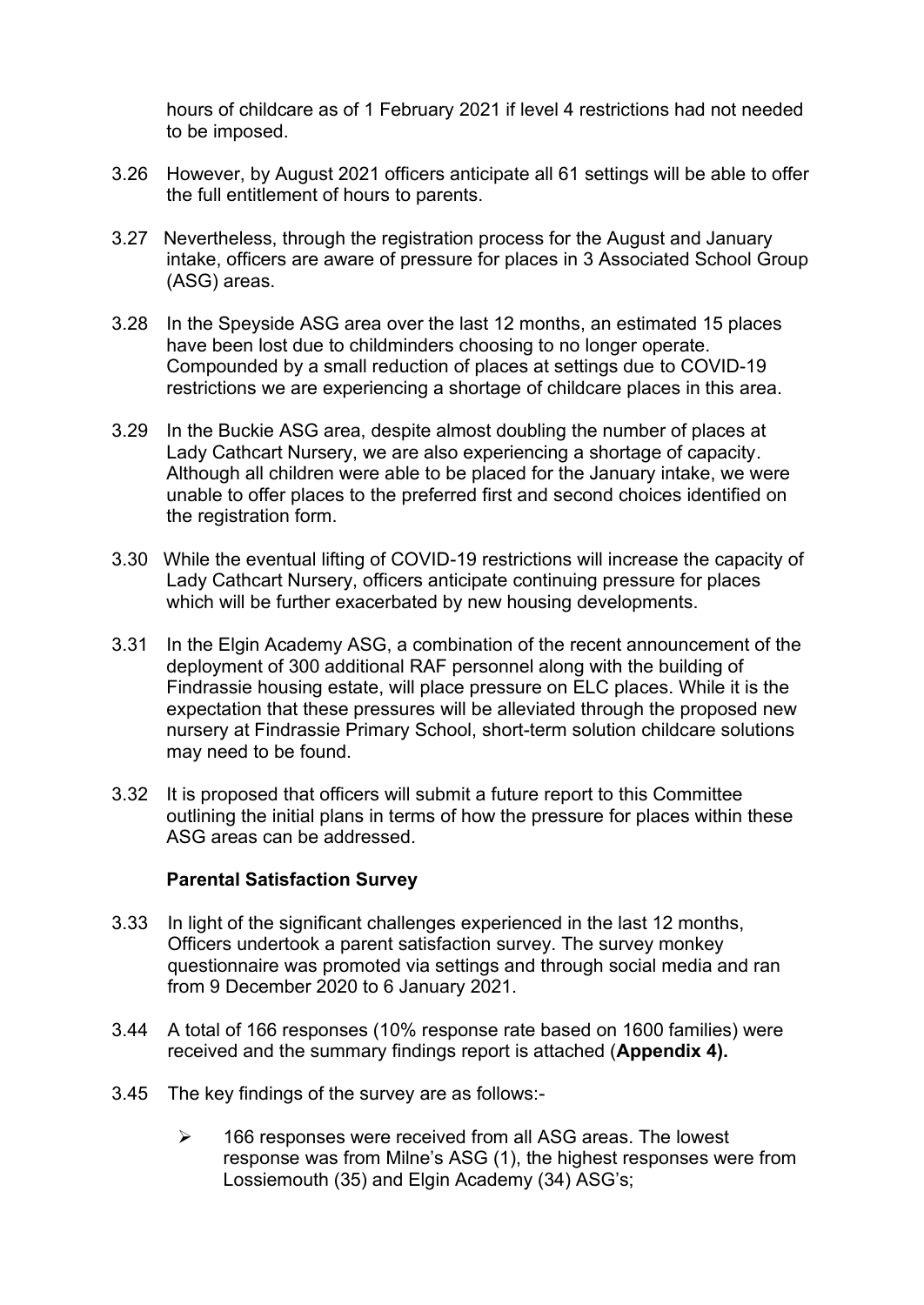- ➢ The proportion intending to use 1140 hours is 77%. This compares to 62% when parents were last surveyed in 2019;
- $\triangleright$  The proportion not intending to use the full 1140 hour entitlement is 13% with 10% undecided.
- ➢ Scored on a scale of 1-5 (5 being 100% satisfied) averages: 78% are satisfied with the hours offered. This compares to 51% when parents were last surveyed in 2019; 85% are satisfied with outdoor learning opportunities offered; and 83% are satisfied with the ELC service provided.
- 3.46 An analysis of the comments received identified a number of themes. This includes:-
	- $\triangleright$  An area for improvement is the communication with parents from the ELC Central Team. There was a good suggestion for a leaflet for each ASG;
	- ➢ Learning logs/progress reports are valued by parents;
	- ➢ While COVID-19 restrictions has for many settings restricted the hours that are able to be offered, parents want both more hours and greater flexibility of provision;
	- $\triangleright$  For some settings, improvements can be made in relation to the communication with parents. COVID-19 has meant that effective communication has become more challenging and yet never more necessary.
- 3.47 Committee to note the overall satisfaction rate across both Council and Private Partner Providers of 83%. This particularly gratifying in the context of how challenging the last 12 months has been for the ELC workforce.

## **Supporting the Delivery of the National Standards for ELC**

- 3.48 Although levels of parental satisfaction are high, within Moray there are 9 ELC settings that are not meeting the [National Standard.](https://www.gov.scot/publications/funding-follows-child-national-standard-early-learning-childcare-providers-operating-guidance/)
- 3.49 The Scottish Government is keen to ensure, as part of the Blueprint for 2020 and the aim to provide high quality ELC services across the country, that each local authority has a robust plan in place to raise the grades to 4 (good) or above.
- 3.50 There is a risk that if settings do not delivering the national standard and secure grades of 4 or above then they may be unable to enter into contract with the local authority.
- 3.51 Out of these 9 settings, 8 are receiving intensive support from the ELC central team. This support has been ongoing, throughout COVID-19, and through collaboration with the Care Inspectorate. Due to this support from the Care Inspectorate and HMiE, we are satisfied that the St Thomas Nursery, the 9<sup>th</sup> setting, no longer requires intensive support. A summary of the 8 settings receiving the intensive support is attached to this report **(Appendix 5).**
- 3.52 All ELC services across Moray will also be piloting Early Level progressions from January 2021. Officers consider that this will support transition into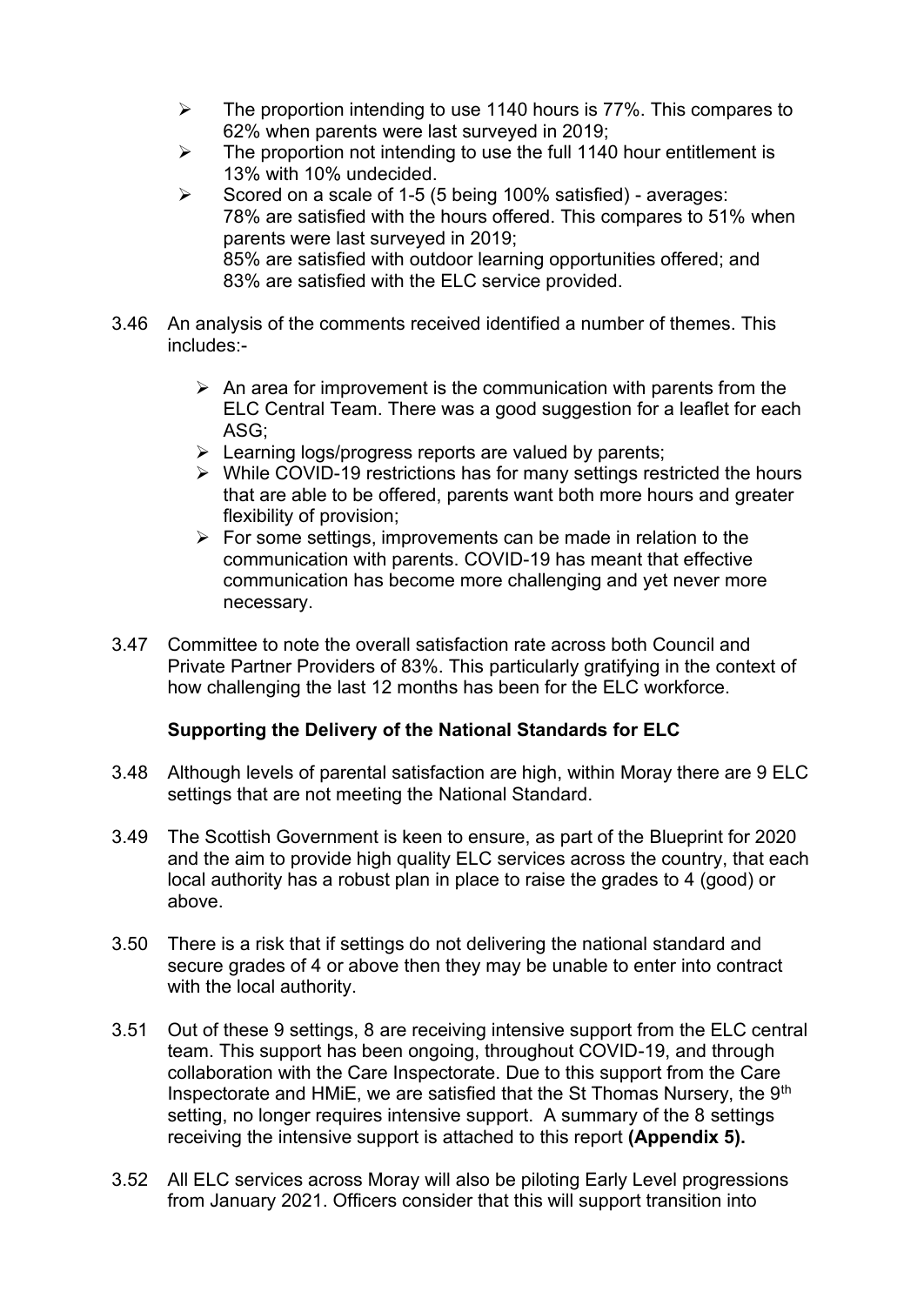Primary 1 and also ensure ELC Practitioners are cognisant of the Education wide Learning and Teaching strategy and the drive to improve attainment.

## **Supporting Quality Improvement**

- 3.53 Regardless of their Care Inspectorate grading, all settings receive regular support from the Council's Continuous Improvement and Early Years Education Service to improve the quality of provision and learning outcomes for children.
- 3.54 The Early Years Education Service is a team of Teachers who work together with all Early Learning and Child Care staff centrally and in the nursery and partner provider settings to support the quality of experience for all of our youngest learners.
- 3.55 The Service comprises of two different sections managed by a Principal Teacher and based at Beechbrae Education Centre. This is providing a new service for Moray and includes members of the original Early Years' teaching team and the new members of the team selected for their wide ranging experience in either nursery provision or Additional Support Needs and Early Level curriculum.
- 3.56 The purpose of this Service is to offer a consistent support which is tailored to the needs of each particular setting and the families who access them. Staff share their approaches and interventions within the team to create an equitable approach across the Moray Council Area.
- 3.57 One of the key areas of work has been to provide extra support to those settings which are working with the Care Inspectorate to improve their National Standard grading and the feedback from settings and from the Early Years Continuous Improvement Officers has been very positive. The Team are also working with other agencies on the development of further Inclusive Practice Modules which will offer a rolling programme of training to settings and would cover the main aspects which are identified in National Standard reports.
- 3.58 The Early Years' teams use their visits to enable identification of gaps in provision and staff work with other services to achieve better outcomes for learners and their families. The support offered is then put in place and followed up in a timely manner.
- 3.59 The Early Intervention Team have been able to offer advice and strategies to all settings in Moray. This is not attached to a single referral so advice can be up scaled to include benefits for all children. The introduction of the Learner Profile and Strategies (LPS) document will become a key part of the transition process for any learner who needs extra support or understanding to be successful. This was trialled in June 2020 and has met with very positive feedback from ELC and school staff. This links with Primary school documents and can be updated regularly saving time and duplication.
- 3.60 The Learning and Teaching Team work closely with the Central Early Years Team to identify and support good and improving practice, to work individually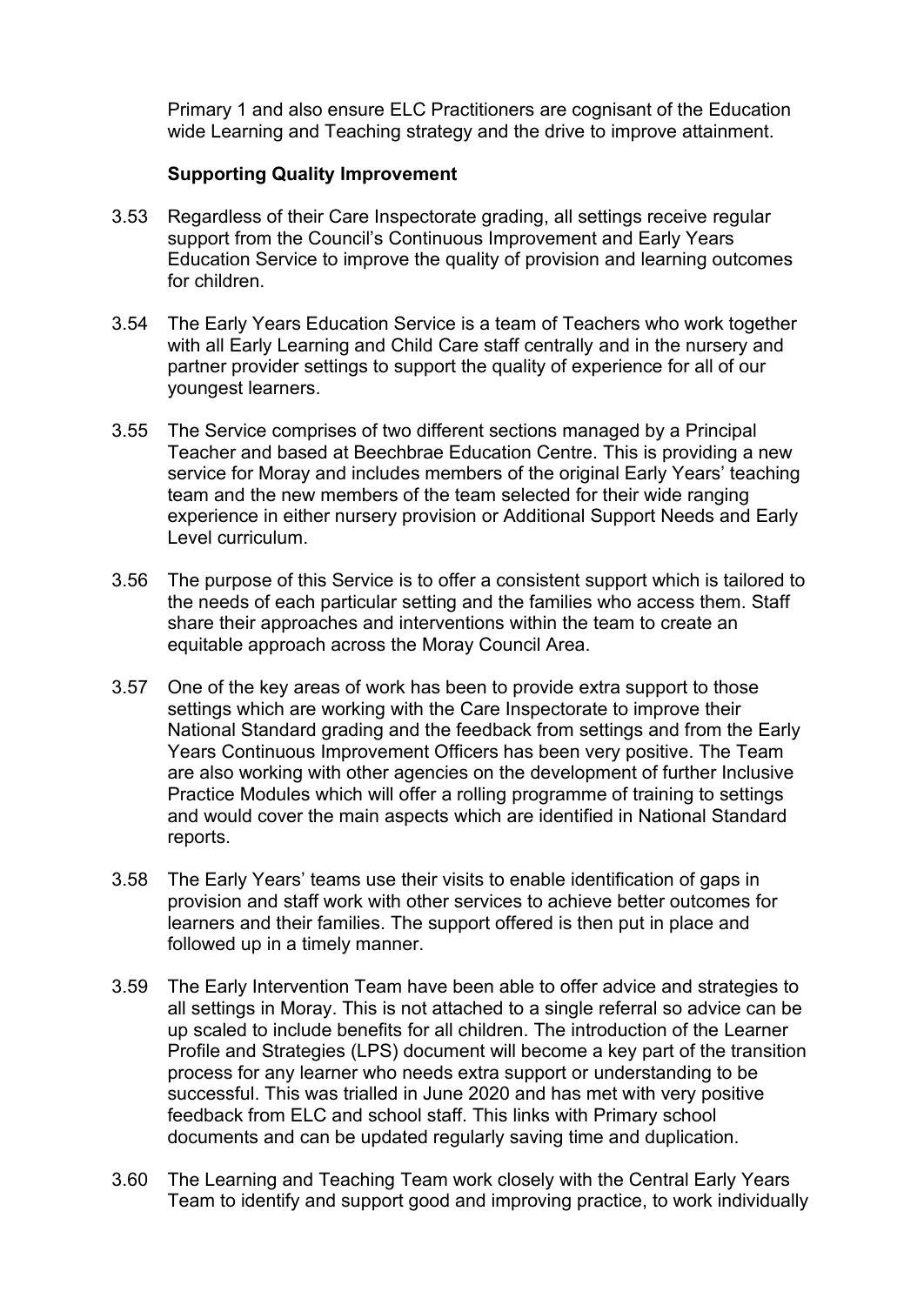with settings to address their concerns and also promote Education Scotland and Northern Alliance Initiatives. Their focus at the moment is to develop training in Early Level Literacy and Numeracy progressions which are being trialled with all settings to link with the transition to Primary 1 so that teachers receive the information they need to continue developing the child's early level experience.

- 3.61 Early Years Teachers are at the moment supporting settings through working groups developing Home Learning resources, supporting online training resources for staff and planning for the next stages in transitions for learners.
- 3.62 Advice can also be given to support challenging our brightest learners and this is an area which will be further developed, linking the work of both sections of the service. Staff continue to develop links with partner agencies in health at the moment to identify the impact of the lockdown period on families' health and wellbeing and children's resilience and learning needs
- 3.63 This Spring, the Early Years Education Team along with Children & Families Social Work and Health and Social Care Moray colleagues, will be participating in a Scottish Government programme called Peers Early Education Partnership (PEEP) Learning Together. This initiative aims to improve the parenting skills of some of the most disadvantaged parents in Moray. Before being evaluated, the test of change will initially be rolled out at East End (Elgin) and Lady Cathcart (Buckie) Nursery settings.
- 3.64 If deemed to be effective, it is the intention that the PEEP programme will then be rolled out across Moray.

## **The ELC Training and Development Programme**

- 3.65 The COVID-19 Pandemic has impacted on both the content and form of the provision of training and development opportunities for the ELC workforce.
- 3.66 A key element of this change is a focus on the outdoors. Even before the pandemic, the benefits of outdoor learning and play were being strongly encouraged by the Scottish Government and Moray ELC has been keen to support this focus.
- 3.67 Because COVID-19 is spread more easily within an indoor area, more ELC activities have been undertaken out-of-doors. Committee will note the provision of outdoor grants for the purchase of equipment to facilitate outdoor play were offered to both Council and private and third sector settings.
- 3.68 Committee may also be aware that the Moray area has 2 well established outdoor nurseries; Earthtime and Stramash.
- 3.69 On the whole, this shift in the location of activities has been well received with 85% of parents satisfied with outdoor learning opportunities offered.
- 3.70 Encouraging this change of approach and acknowledging that it is safer to deliver training and development opportunities out-of-doors is integral to the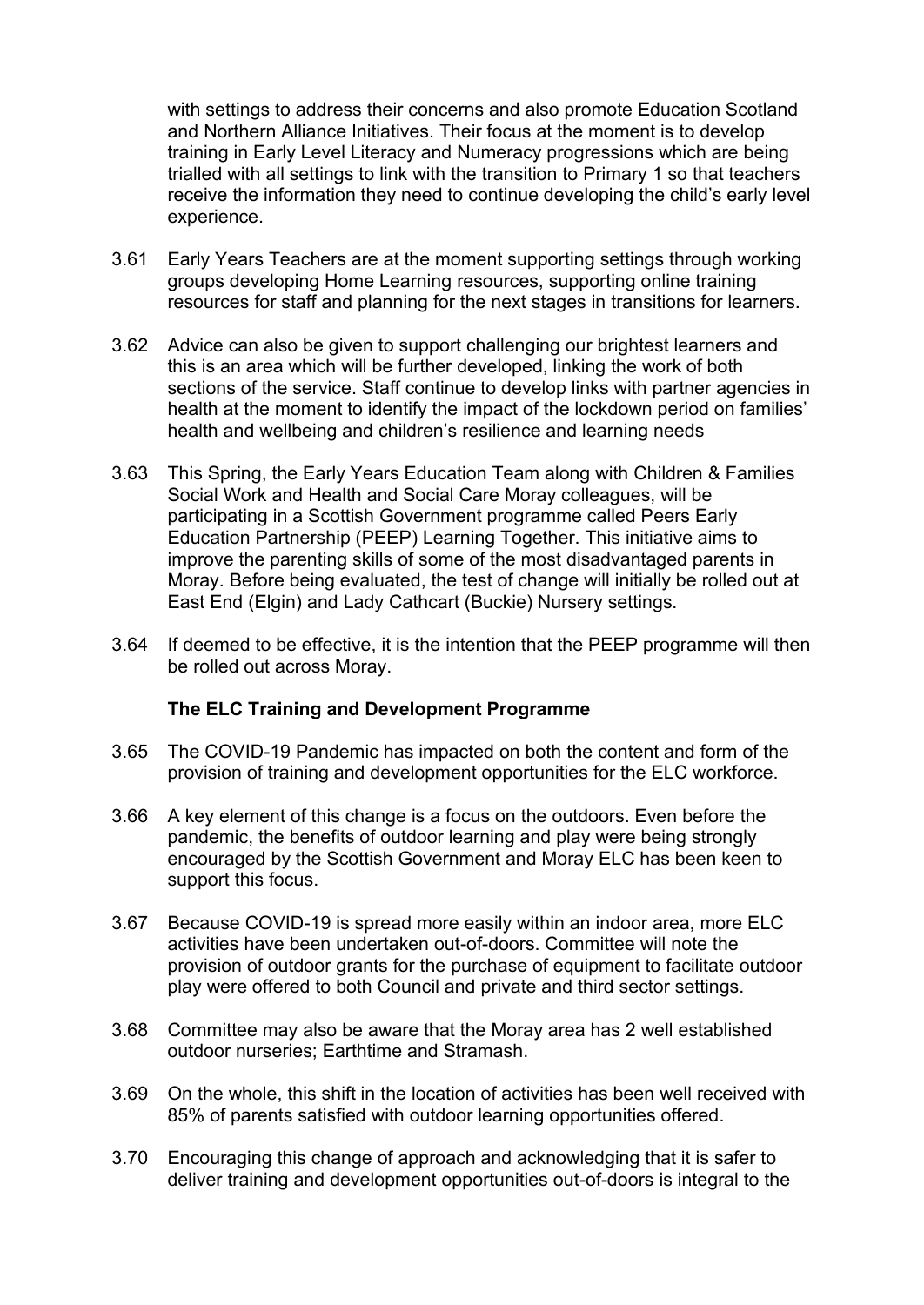revised and up-dated Moray ELC Training and Development Programme. The evaluation report of this programme is attached **(Appendix 6).**

3.71 The Executive Summary of the report highlights that:

"Between September and December 2020, 48 practitioners will have been trained in Outdoor Paediatric First Aid and 90 practitioners will have taken part in formal Outdoor Play and Learning opportunities. Additionally, basic on-line courses have been extended to all practitioners and childminders including child protection training.

The creation of Moray Council's Outdoor Learning and Play Toolkit, which was designed to help nursery settings and childminders embrace the outdoors confidently, was a foundation to build on training opportunities as a direct result of the Outdoor Workstream. The work from this toolkit has been recognised and cited by the Scottish Government as an example of good practice. Long term plans are also underway to assist settings in developing their outdoor play spaces and make use of local green spaces as well."

3.72 With its abundant natural beauty, open spaces and relatively mild weather, childcare providers in Moray are in a fantastic position to continue to take advantage of our natural assets once the COVID-19 pandemic has been vanquished.

#### **4. SUMMARY OF IMPLICATIONS**

**(a) Corporate Plan and 10 Year Plan (Local Outcomes Improvement Plan (LOIP))** 

The Early Learning Childcare Delivery Plan is aligned to the priorities within the Corporate Plan and LOIP. In particular Our People: Provide opportunities where young people can achieve their potential to be the best they can be.

Funding for ELC links to the priority of working towards a financially stable council that provides valued services to our Communities as referred to in the Moray Council Corporate Plan 2023.

#### **(b) Policy and Legal**

This report should be read in the context of the Scottish Government national framework "A Blueprint for 2020: The Expansion of Early Learning and Childcare in Scotland".

There are no legal implications arising directly from this report.

#### **(c) Financial implications**

For 2020/21, the Scottish Government grant revenue funding to be paid to Moray Council for ELC provision is £10,792,000.

The Scottish Government capital allocation for Moray from 2017 to 2021 is £7,740,000.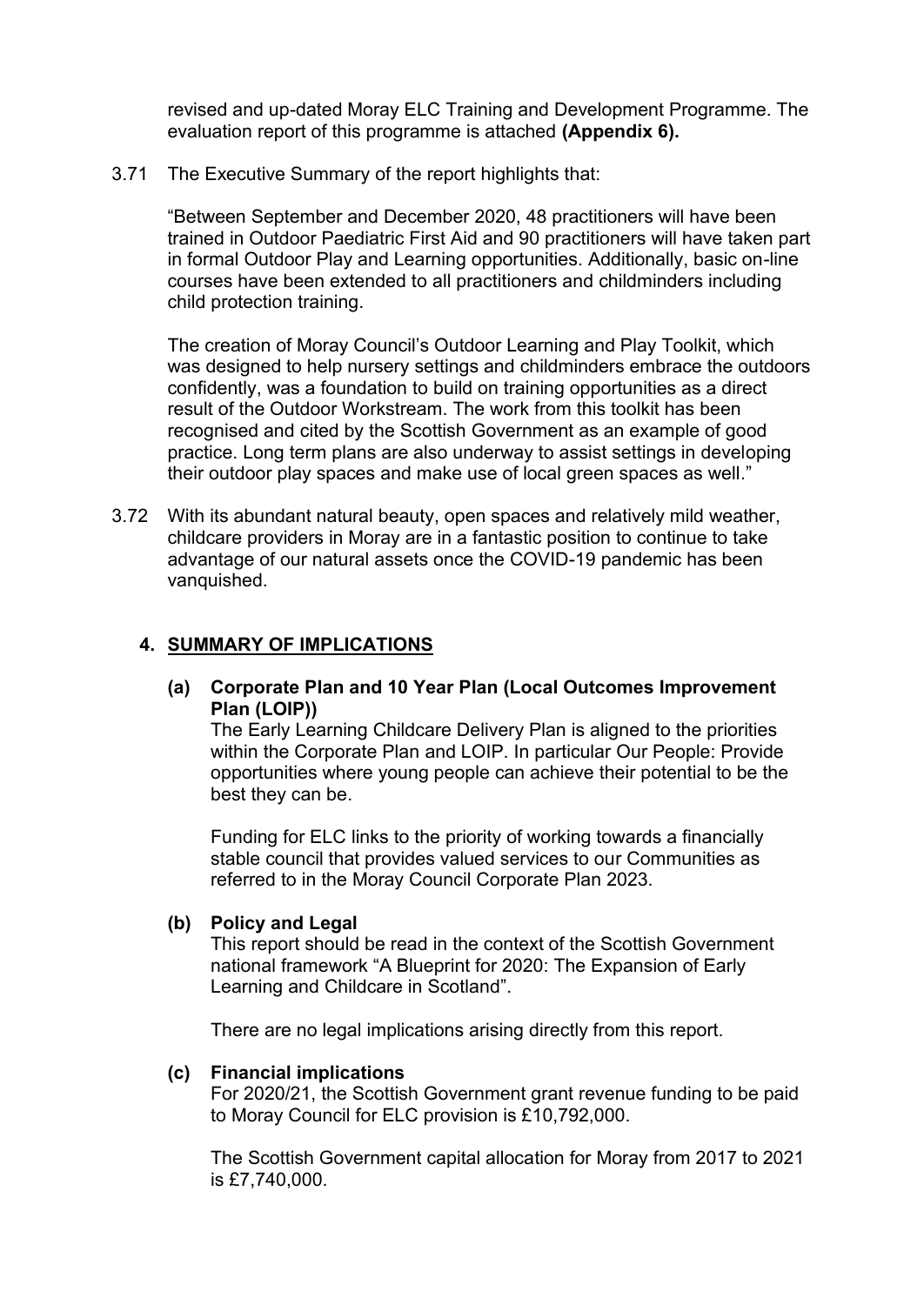There are no financial implications arising directly from this report.

#### **(d) Risk Implications**

Emerging risks and issues are monitored by the Moray ELC Project Board.

There are no risk implications arising directly from this report. However, a future report will be presented to this Committee in relation to determining a sustainable financial rate for private and third sector providers.

The risk is that if the rate is set too low, then this will impact on the viability of our contracted partners to operate and deliver early learning and childcare in Moray. If the rate is set too high, then there is a risk of an unsustainable cost pressure for this authority.

#### **(e) Staffing Implications**

There are no staffing implications arising directly from this report.

#### **(f) Property**

There are no property implications arising directly from this report.

#### **(g) Equalities/Socio Economic Impact**

An Equality Impact Assessment is not required as this report is for Committee to note progress in delivering the enhance provision of early learning and childcare.

#### **(h) Consultations**

Member of the ELC Programme Board including Senior Officers in Education & Social Care, Estates Manager, Legal & Democratic Services Manager, Head of Financial Services, Tracey Sutherland, Committee Services Officer, Principal Accountant – Education & Social Care and Equal Opportunities Officer, Head of Education, Communities and Organisational Development, Principal Teacher Early Years, ELC Continuous Improvement Officer, ELC Early Years Officers, Childminder Development Officer and the Commercial/Marketing Officer.

## **5. CONCLUSION**

**Preparing for the expansion of early learning and childcare has been undertaken by both council and private & third sector providers during these most challenging of times.** 

 **This report acknowledges the continuing challenges in terms of meeting future demand for childcare places in some areas in Moray and setting a sustainable hourly rate. A further report will be presented to a future meeting of this Committee in relation to these issues.** 

**Committee will however note the significant progress in preparing for the delivering of 1140 hours in Moray for eligible two, three and four year old children from this August.**